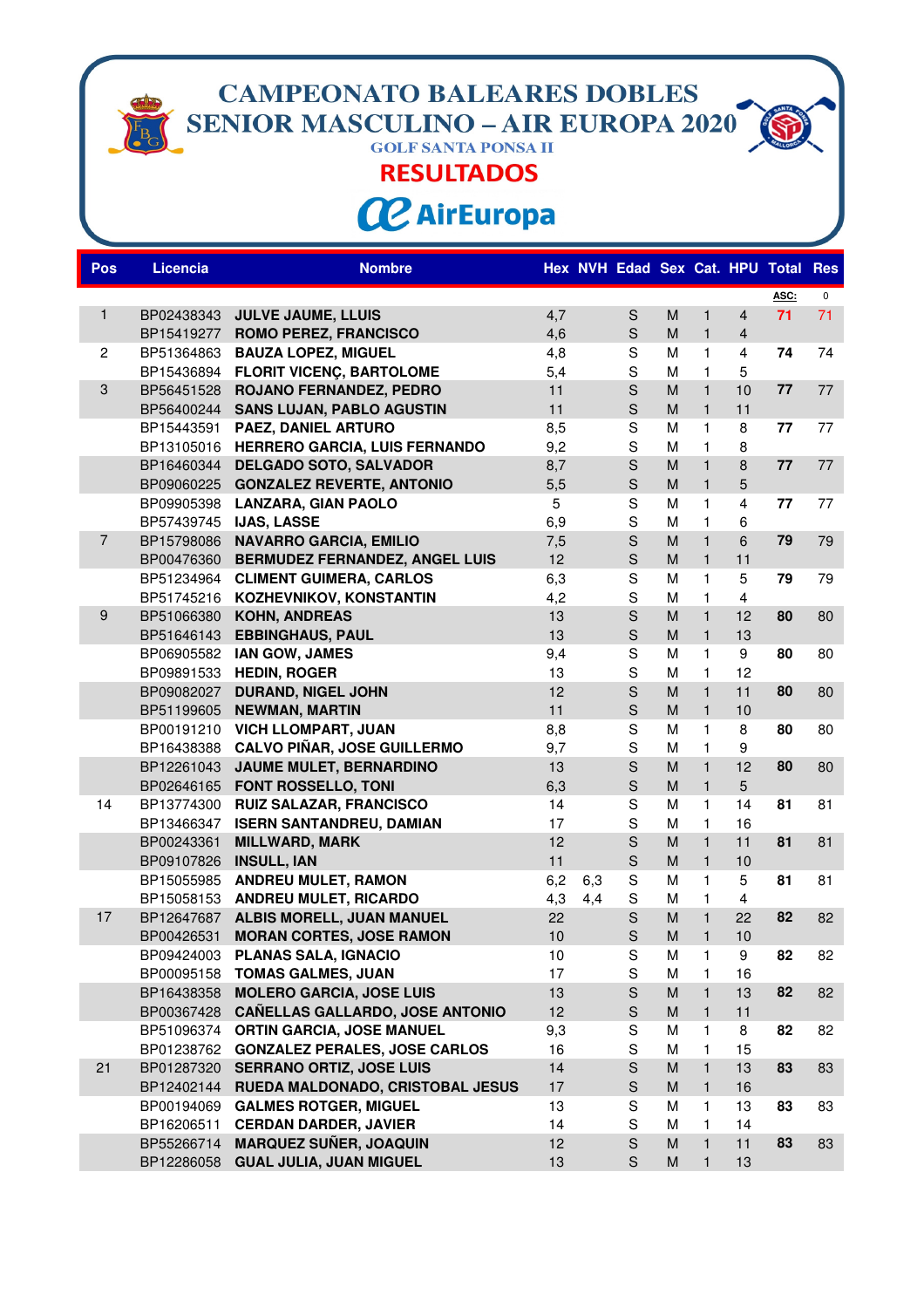**CAMPEONATO BALEARES DOBLES<br>SENIOR MASCULINO – AIR EUROPA 2020** 

**RESULTADOS** 

**CC** AirEuropa

| <b>Pos</b> | <b>Licencia</b>       | <b>Nombre</b>                                             |          |           |                                                                                                                                                                                                                                                                                                                                                                                                                                                          |        |                   |                  | Hex NVH Edad Sex Cat. HPU Total | <b>Res</b>  |
|------------|-----------------------|-----------------------------------------------------------|----------|-----------|----------------------------------------------------------------------------------------------------------------------------------------------------------------------------------------------------------------------------------------------------------------------------------------------------------------------------------------------------------------------------------------------------------------------------------------------------------|--------|-------------------|------------------|---------------------------------|-------------|
|            |                       |                                                           |          |           |                                                                                                                                                                                                                                                                                                                                                                                                                                                          |        |                   |                  | ASC:                            | $\mathbf 0$ |
|            |                       | BP00964872 NAVARRO VALLE, ULPIANO                         | 12       |           | S                                                                                                                                                                                                                                                                                                                                                                                                                                                        | М      | 3                 | 12               | 83                              | 83          |
|            |                       | BP16158513 ADAN ACAPTE, ENRIC                             | 12       |           | S                                                                                                                                                                                                                                                                                                                                                                                                                                                        | M      | 3                 | 11               |                                 |             |
| 25         |                       |                                                           | 11       |           | $\mathsf S$                                                                                                                                                                                                                                                                                                                                                                                                                                              | M      | $\mathbf{1}$      | 10               | 84                              | 84          |
|            |                       | BP14453026 DE LA ROSA DELGADO, JUAN                       | 16       |           | S                                                                                                                                                                                                                                                                                                                                                                                                                                                        | M      | $\mathbf{1}$      | 16               |                                 |             |
|            |                       | BP14793187 PONS BAUZA, JAIME                              |          |           |                                                                                                                                                                                                                                                                                                                                                                                                                                                          |        |                   |                  |                                 |             |
|            | BP15186338            | NICOLAU NANO, JUAN PABLO                                  | 8,7      |           | $\mathbf S$                                                                                                                                                                                                                                                                                                                                                                                                                                              | M      | 1                 | 8                | 84                              | 84          |
|            | BP18151378            | OLEZA SERRA DE GAYETA, JAVIER DE                          | 10       |           | S                                                                                                                                                                                                                                                                                                                                                                                                                                                        | M      | 1                 | $\boldsymbol{9}$ |                                 |             |
|            | BP10133407            | <b>GOMILA BENNASAR, PABLO</b>                             | 9,3      | 9,4       | $\mathsf{S}% _{T}=\mathsf{S}_{T}\!\left( a,b\right) ,\ \mathsf{S}_{T}=\mathsf{S}_{T}\!\left( a,b\right) ,\ \mathsf{S}_{T}=\mathsf{S}_{T}\!\left( a,b\right) ,\ \mathsf{S}_{T}=\mathsf{S}_{T}\!\left( a,b\right) ,\ \mathsf{S}_{T}=\mathsf{S}_{T}\!\left( a,b\right) ,\ \mathsf{S}_{T}=\mathsf{S}_{T}\!\left( a,b\right) ,\ \mathsf{S}_{T}=\mathsf{S}_{T}\!\left( a,b\right) ,\ \mathsf{S}_{T}=\mathsf{S}_{T}\!\left( a,b\right) ,\ \mathsf{S}_{T}=\math$ | M      | $\mathbf{1}$      | 8                | 84                              | 84          |
|            | BP10922375            | <b>AMER FONS, JAUME</b>                                   | 9,6      | 9,7       | $\mathsf{S}% _{T}=\mathsf{S}_{T}\!\left( a,b\right) ,\ \mathsf{S}_{T}=\mathsf{S}_{T}\!\left( a,b\right) ,\ \mathsf{S}_{T}=\mathsf{S}_{T}\!\left( a,b\right) ,\ \mathsf{S}_{T}=\mathsf{S}_{T}\!\left( a,b\right) ,\ \mathsf{S}_{T}=\mathsf{S}_{T}\!\left( a,b\right) ,\ \mathsf{S}_{T}=\mathsf{S}_{T}\!\left( a,b\right) ,\ \mathsf{S}_{T}=\mathsf{S}_{T}\!\left( a,b\right) ,\ \mathsf{S}_{T}=\mathsf{S}_{T}\!\left( a,b\right) ,\ \mathsf{S}_{T}=\math$ | M      | $\mathbf{1}$      | $\boldsymbol{9}$ |                                 |             |
|            | BP16753033            | <b>GONZALEZ NAJERA, FRANCISCO JAVIER</b>                  | 6,5      | 6,6       | S                                                                                                                                                                                                                                                                                                                                                                                                                                                        | M      | 1                 | 5                | 84                              | 84          |
|            |                       | BP16424602 ALEMANY FONT, MATEO                            | 9,9      | 10        | S                                                                                                                                                                                                                                                                                                                                                                                                                                                        | M      | $\mathbf{1}$      | 9                |                                 |             |
| 29         | BP51063042            | RIGO PANIZA, DAMIAN                                       | 10       |           | $\mathsf{S}$                                                                                                                                                                                                                                                                                                                                                                                                                                             | M      | $\mathbf{1}$      | $\overline{9}$   | 85                              | 85          |
|            | BP09158511            | DARDER ANDREU, JUAN FRANCISCO                             | 19       |           | $\mathsf{S}% _{T}=\mathsf{S}_{T}\!\left( a,b\right) ,\ \mathsf{S}_{T}=\mathsf{S}_{T}\!\left( a,b\right) ,\ \mathsf{S}_{T}=\mathsf{S}_{T}\!\left( a,b\right) ,\ \mathsf{S}_{T}=\mathsf{S}_{T}\!\left( a,b\right) ,\ \mathsf{S}_{T}=\mathsf{S}_{T}\!\left( a,b\right) ,\ \mathsf{S}_{T}=\mathsf{S}_{T}\!\left( a,b\right) ,\ \mathsf{S}_{T}=\mathsf{S}_{T}\!\left( a,b\right) ,\ \mathsf{S}_{T}=\mathsf{S}_{T}\!\left( a,b\right) ,\ \mathsf{S}_{T}=\math$ | M      | $\mathbf{1}$      | 19               |                                 |             |
|            | BP51892128            | <b>BURLEIGH, DEREK</b>                                    | 13       |           | $\mathbf S$                                                                                                                                                                                                                                                                                                                                                                                                                                              | M      | 1                 | 13               | 85                              | 85          |
|            | BP51953300            | <b>CORWOOD, MCHAEL ANTHONY</b>                            | 16       |           | S                                                                                                                                                                                                                                                                                                                                                                                                                                                        | M      | $\mathbf{1}$      | 15               |                                 |             |
| 31         |                       | BP00077683 FERRER MOTOS, ENRIQUE                          | 22       |           | $\mathsf S$                                                                                                                                                                                                                                                                                                                                                                                                                                              | M      | $\mathbf{1}$      | 22               | 86                              | 86          |
|            |                       | BP07134088 CAPO SERRA, JOSEP JOAN                         | 10       |           | $\mathsf{S}% _{T}=\mathsf{S}_{T}\!\left( a,b\right) ,\ \mathsf{S}_{T}=\mathsf{S}_{T}\!\left( a,b\right) ,\ \mathsf{S}_{T}=\mathsf{S}_{T}\!\left( a,b\right) ,\ \mathsf{S}_{T}=\mathsf{S}_{T}\!\left( a,b\right) ,\ \mathsf{S}_{T}=\mathsf{S}_{T}\!\left( a,b\right) ,\ \mathsf{S}_{T}=\mathsf{S}_{T}\!\left( a,b\right) ,\ \mathsf{S}_{T}=\mathsf{S}_{T}\!\left( a,b\right) ,\ \mathsf{S}_{T}=\mathsf{S}_{T}\!\left( a,b\right) ,\ \mathsf{S}_{T}=\math$ | M      | $\mathbf{1}$      | 10               |                                 |             |
|            |                       | BP10934024 AMENGUAL OLIVER, JAIME                         | 14       |           | S                                                                                                                                                                                                                                                                                                                                                                                                                                                        | M      | $\mathbf{1}$      | 14               | 86                              | 86          |
|            |                       | BP10934334 SERRA SUREDA, JUAN                             | 14       |           | S                                                                                                                                                                                                                                                                                                                                                                                                                                                        | M      | $\mathbf{1}$      | 14               |                                 |             |
|            | BP51919796 NIJS, BART |                                                           | 9,5      |           | $\mathsf{S}$                                                                                                                                                                                                                                                                                                                                                                                                                                             | M      | $\mathbf{1}$      | 9                | 86                              | 86          |
|            |                       | BP56897249 SMALLRIDGE, JONNY PHILIP                       | 14       |           | $\mathsf S$                                                                                                                                                                                                                                                                                                                                                                                                                                              | M      | $\mathbf{1}$      | 14               |                                 |             |
|            |                       | BP13171583 LUENGO MATILLA, ALBERTO                        | 8,7      | 8,8       | S                                                                                                                                                                                                                                                                                                                                                                                                                                                        | M      | 1                 | 8                | 86                              | 86          |
|            |                       | BP01068032 POU FONT, ANTONIO                              | 16       |           | S                                                                                                                                                                                                                                                                                                                                                                                                                                                        | M      | $\mathbf{1}$      | 15               |                                 |             |
| 35         | BP14887733            | <b>DUENKLER, DIRK</b>                                     | 16       |           | $\mathsf{S}% _{T}=\mathsf{S}_{T}\!\left( a,b\right) ,\ \mathsf{S}_{T}=\mathsf{S}_{T}\!\left( a,b\right) ,\ \mathsf{S}_{T}=\mathsf{S}_{T}\!\left( a,b\right) ,\ \mathsf{S}_{T}=\mathsf{S}_{T}\!\left( a,b\right) ,\ \mathsf{S}_{T}=\mathsf{S}_{T}\!\left( a,b\right) ,\ \mathsf{S}_{T}=\mathsf{S}_{T}\!\left( a,b\right) ,\ \mathsf{S}_{T}=\mathsf{S}_{T}\!\left( a,b\right) ,\ \mathsf{S}_{T}=\mathsf{S}_{T}\!\left( a,b\right) ,\ \mathsf{S}_{T}=\math$ | M      | $\mathbf{1}$      | 15               | 87                              | 87          |
|            |                       | BP16458548 DIAZ HERNANDEZ, JUAN                           | 11       |           | $\mathsf S$                                                                                                                                                                                                                                                                                                                                                                                                                                              | M      | $\mathbf{1}$      | 10               |                                 |             |
|            |                       | BP56821378 CARBONELL ORDINAS, PEDRO JOSE                  | 14       |           | $\mathbf S$                                                                                                                                                                                                                                                                                                                                                                                                                                              | M      | 1                 | 13               | 87                              | 87          |
|            |                       | BP12402146 SANCHEZ LOPEZ, DANIEL                          | 11       |           | S<br>$\mathsf S$                                                                                                                                                                                                                                                                                                                                                                                                                                         | M<br>M | 1<br>$\mathbf{1}$ | 10<br>18         | 88                              |             |
| 37         | BP16809495            | BP16897706 KREICHELT, KAI-UWE<br><b>MOSELER, BERNHARD</b> | 18<br>9  |           | $\mathsf{S}% _{T}=\mathsf{S}_{T}\!\left( a,b\right) ,\ \mathsf{S}_{T}=\mathsf{S}_{T}\!\left( a,b\right) ,\ \mathsf{S}_{T}=\mathsf{S}_{T}\!\left( a,b\right) ,\ \mathsf{S}_{T}=\mathsf{S}_{T}\!\left( a,b\right) ,\ \mathsf{S}_{T}=\mathsf{S}_{T}\!\left( a,b\right) ,\ \mathsf{S}_{T}=\mathsf{S}_{T}\!\left( a,b\right) ,\ \mathsf{S}_{T}=\mathsf{S}_{T}\!\left( a,b\right) ,\ \mathsf{S}_{T}=\mathsf{S}_{T}\!\left( a,b\right) ,\ \mathsf{S}_{T}=\math$ | M      | $\mathbf{1}$      | 8                |                                 | 88          |
|            |                       | BP01421473 SASTRE I PEREIRA, PAU                          | 18       |           | S                                                                                                                                                                                                                                                                                                                                                                                                                                                        | M      | 1                 | 17               | 88                              | 88          |
|            |                       | BP00134090 TERRASA REYNES, LORENZO                        | 9,3      |           | S                                                                                                                                                                                                                                                                                                                                                                                                                                                        | M      | 1                 | 8                |                                 |             |
| 39         |                       | BP00165624 ORIZAOLA STRANSKY, STEFAN                      | 29       | 26,7      | $\mathsf{S}% _{T}=\mathsf{S}_{T}\!\left( a,b\right) ,\ \mathsf{S}_{T}=\mathsf{S}_{T}\!\left( a,b\right) ,\ \mathsf{S}_{T}=\mathsf{S}_{T}\!\left( a,b\right) ,\ \mathsf{S}_{T}=\mathsf{S}_{T}\!\left( a,b\right) ,\ \mathsf{S}_{T}=\mathsf{S}_{T}\!\left( a,b\right) ,\ \mathsf{S}_{T}=\mathsf{S}_{T}\!\left( a,b\right) ,\ \mathsf{S}_{T}=\mathsf{S}_{T}\!\left( a,b\right) ,\ \mathsf{S}_{T}=\mathsf{S}_{T}\!\left( a,b\right) ,\ \mathsf{S}_{T}=\math$ | M      | $\mathbf{1}$      | 26               | 89                              | 89          |
|            | BP02886296            | RIERA VALLES, MIGUEL ANGEL                                | 22       | 20,7      | $\mathbf S$                                                                                                                                                                                                                                                                                                                                                                                                                                              | M      | $\mathbf{1}$      | 22               |                                 |             |
|            | BP17266116            | <b>BONNIN HORRACH, RAMON MARIA</b>                        | 17       |           | S                                                                                                                                                                                                                                                                                                                                                                                                                                                        | M      | 1                 | 17               | 89                              | 89          |
|            | BP00381383            | OCIO LAMAS, ALEJANDRO                                     | 15       |           | S                                                                                                                                                                                                                                                                                                                                                                                                                                                        | М      | $\mathbf{1}$      | 15               |                                 |             |
| 41         | BP18057864            | <b>COLL LOPEZ, MIGUEL ANTONIO</b>                         | 13       |           | $\mathsf{S}% _{T}=\mathsf{S}_{T}\!\left( a,b\right) ,\ \mathsf{S}_{T}=\mathsf{S}_{T}\!\left( a,b\right) ,\ \mathsf{S}_{T}=\mathsf{S}_{T}\!\left( a,b\right) ,\ \mathsf{S}_{T}=\mathsf{S}_{T}\!\left( a,b\right) ,\ \mathsf{S}_{T}=\mathsf{S}_{T}\!\left( a,b\right) ,\ \mathsf{S}_{T}=\mathsf{S}_{T}\!\left( a,b\right) ,\ \mathsf{S}_{T}=\mathsf{S}_{T}\!\left( a,b\right) ,\ \mathsf{S}_{T}=\mathsf{S}_{T}\!\left( a,b\right) ,\ \mathsf{S}_{T}=\math$ | M      | $\mathbf{1}$      | 13               | 90                              | 90          |
|            | 7744363477            | <b>RIVAS BOYERO, EMILIO</b>                               | 15       |           | $\mathsf S$                                                                                                                                                                                                                                                                                                                                                                                                                                              | M      | $\mathbf{1}$      | 14               |                                 |             |
| 42         |                       | BP15401638 FRAU MORENO, JOAQUIN                           |          | 10, 10, 1 | ${\mathsf S}$                                                                                                                                                                                                                                                                                                                                                                                                                                            | M      | $\mathbf{1}$      | 9                | 92                              | 92          |
|            |                       | BP16313122 VIDAL FERRER, ANDRES                           | 16       |           | S                                                                                                                                                                                                                                                                                                                                                                                                                                                        | М      | 1                 | 15               |                                 |             |
| 43         |                       | BP00938015 BISBAL BUSQUETS, ONOFRE                        | 19       |           | $\mathsf S$                                                                                                                                                                                                                                                                                                                                                                                                                                              | M      | $\mathbf{1}$      | 19               | 93                              | 93          |
|            |                       | BP07916356 PEDRO SANCHEZ, TONI                            | 20       |           | $\mathbf S$                                                                                                                                                                                                                                                                                                                                                                                                                                              | M      | $\mathbf{1}$      | 20               |                                 |             |
|            |                       | BP18286052 MAIMO ROSSELLO, JAUME                          | 23       |           | S                                                                                                                                                                                                                                                                                                                                                                                                                                                        | M      | 1                 | 23               | 93                              | 93          |
|            |                       | BP00108627 PEÑAS TORRES, ANTONIO                          | 12       |           | S                                                                                                                                                                                                                                                                                                                                                                                                                                                        | M      | 1                 | 11               |                                 |             |
| 45         |                       | BP00146679 PUJOL REINES, ANTONIO                          | 16       | 16,5      | $\mathsf S$                                                                                                                                                                                                                                                                                                                                                                                                                                              | M      | $\mathbf{1}$      | 16               | 95                              | 95          |
|            |                       | BP00891465 FLEXAS CONTESTI, ONOFRE                        | 11       | 11,3      | $\mathbf S$                                                                                                                                                                                                                                                                                                                                                                                                                                              | M      | $\mathbf{1}$      | 11               |                                 |             |
| 46         |                       | BP15900347 FERNANDEZ TABARES, PEDRO                       | 16<br>24 |           | S<br>S                                                                                                                                                                                                                                                                                                                                                                                                                                                   | М      | 1                 | 15               | 96                              | 96          |
|            | BP19749210            | BP15928023 JIMENEZ LOPEZ, RAMON JOSE<br>ETTER, MAX        | 18       | 18,4      | $\mathbf S$                                                                                                                                                                                                                                                                                                                                                                                                                                              | M<br>M | 1<br>$\mathbf{1}$ | 23<br>18         | 96                              | 96          |
|            |                       | BP19917705 SCHULZ, GREGOR                                 | 15       | 14,9      | $\mathbf S$                                                                                                                                                                                                                                                                                                                                                                                                                                              | M      | $\mathbf{1}$      | 14               |                                 |             |
| 48         |                       | BP12461264 MARCH NADAL, GERARDO                           | 23       |           | S                                                                                                                                                                                                                                                                                                                                                                                                                                                        | M      | 1                 | 23               | 97                              | 97          |
|            |                       | BP01242260 LOPEZ SALDAÑA, IGNACIO MANUEL                  | 16       |           | $\mathbf S$                                                                                                                                                                                                                                                                                                                                                                                                                                              | M      | 1                 | 16               |                                 |             |
|            |                       | BP56912658 BIBILONI ROTGER, JOSE                          | 21       |           | $\mathsf{S}% _{T}=\mathsf{S}_{T}\!\left( a,b\right) ,\ \mathsf{S}_{T}=\mathsf{S}_{T}\!\left( a,b\right) ,\ \mathsf{S}_{T}=\mathsf{S}_{T}\!\left( a,b\right) ,\ \mathsf{S}_{T}=\mathsf{S}_{T}\!\left( a,b\right) ,\ \mathsf{S}_{T}=\mathsf{S}_{T}\!\left( a,b\right) ,\ \mathsf{S}_{T}=\mathsf{S}_{T}\!\left( a,b\right) ,\ \mathsf{S}_{T}=\mathsf{S}_{T}\!\left( a,b\right) ,\ \mathsf{S}_{T}=\mathsf{S}_{T}\!\left( a,b\right) ,\ \mathsf{S}_{T}=\math$ | M      | $\mathbf{1}$      | 21               | 97                              | 97          |
|            | 0102112638            | <b>BALLESTEROS GRACIA, ALBERTO</b>                        | 17       | 17,1      | S                                                                                                                                                                                                                                                                                                                                                                                                                                                        | M      | $\mathbf{1}$      | 16               |                                 |             |